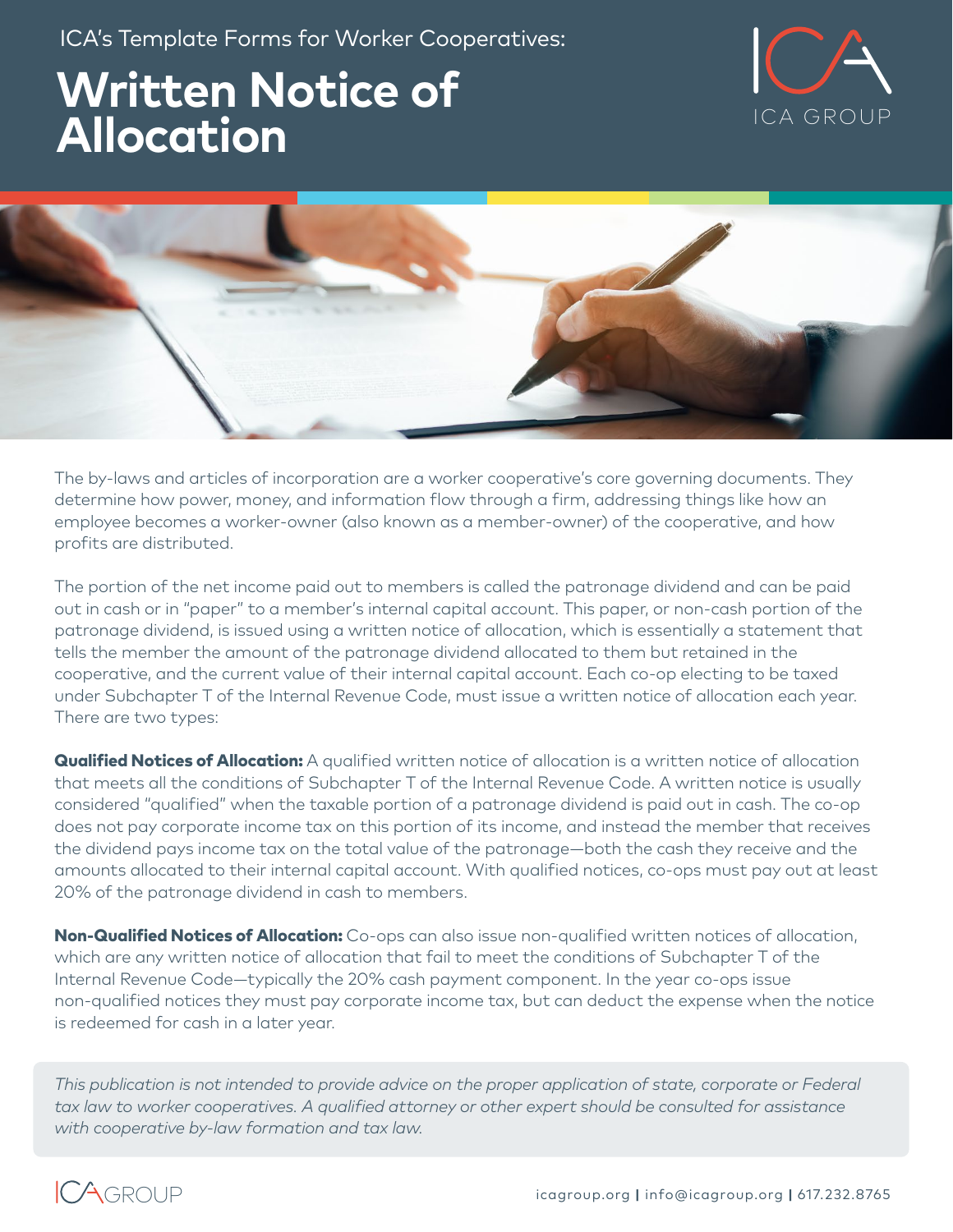## **Qualified Written Notice of Allocation**  Fiscal Year [date] to [date]

ISSUED TO: [Name of Member], Member [ABC, Inc.] ISSUED BY: [ABC, Inc.] ISSUE DATE: [Date of issue]

This written notice of allocation is hereby issued to you for your share of the total patronage dividend resulting from the operations of [ABC, Inc.] (hereinafter, the "Corporation") during the fiscal year from [date] to [date] (hereinafter the [XXXX] fiscal year). The total patronage dividend to Members for the [XXXX] fiscal year is \$[Total Patronage], which comprises [XX%] of the Accounting Net Income earned during the [XXXX] fiscal year.

Your share of the patronage dividend is  $\lceil \frac{4}{3} \rceil$ . [Include both the Cash & Paper Portion].

The amount paid to you today is  $[\frac{2}{3}]$ , which comprises [XX%] of your share of the patronage dividend.

The amount credited to your internal capital account is [\$\_\_\_\_\_\_ ], which comprises [XX%] of your share of the patronage dividend. The Corporation will pay this amount to you in cash in redemption of this written notice of allocation on or before [Date of Redemption], except as otherwise determined by the Board of Directors of the Corporation.

This is a *qualified written notice of allocation* as defined in section 1388(c) of the Internal Revenue Code. In accordance with the Internal Revenue Code, you must report as personal taxable income your share of the patronage dividend, including any payments in cash or property plus the amount credited to your internal account.

Your Internal Capital Account Statement as of this date is:

#### Issued by [ABC, Inc.]:

[President or Treasurer] DATE

Received by [Name of Member]:

[President or Treasurer] DATE